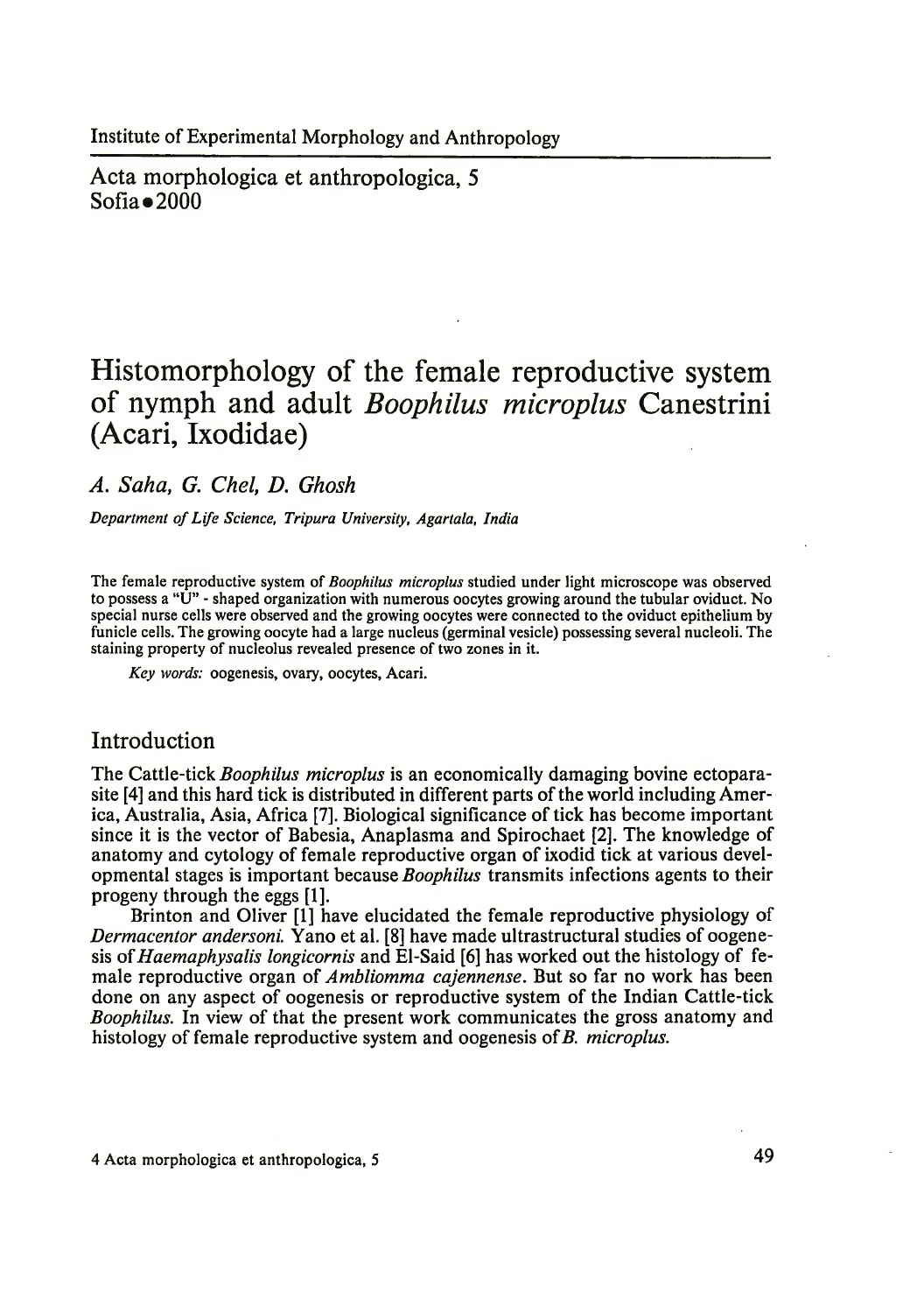## Material and Methods

*B. Microplus* used in this study were collected from the body-coat of cattle in and around Agartala city and were brought to laboratory in small plastic jars. Nymphs and adults were kept separately. For light microscopy tick were dissected in normal saline at pH 7.2. The ovarian tissue was immersed in 'Susa' fixative [5] for 18 to 24 hrs and dehydrated in graded ethanol followed by paraffin infiltration and embedding at 58  $\degree$ C. Several sections of 5 to 7 µm were cut by rotatory microtome, stained with Haematoxylin-Eosin or Bromphenol blue and observed under microscope. The ovarian tissue was processed for SEM investigation by routine method.

The dissected female reproductive organ of *B. microplus* were drawn to scale and measurements were made with adjustable ocular micrometer.

### Results

Ovary of unfed nymph was tubular "U"-shaped structure covering up to posterior third of the body cavity. The paired oviducts originate near the female genital aperture and became connected to the terminal end of the ovary. Near the terminal end of joining of the paired oviduct lies the spermatheca at the antero-ventral margin of the body. Distinct lobes of accessory glands were noticed on the antero-lateral wall of the spermatheca, which was connected by the oviducts with each end of the ovary (Fig.



Fig. 1. Semidiagrammatic presentation of convoluted ovary of *tick-ovary revealed the pres-*<br>Regulative microplus with oviduat (Od); presentations (S); ence of formative oocytes *Boophilus microplus* with oviduct (Od); spermatheca (S); ence of formative oocytes oocytes on the original prove (Lg) oocytes (Oo) and longitudinal groove  $(Lg)$ 

1). At this stage the length of the ovary varied from 2.5 mm to 5.5 mm and the ovarian diameter midway along its length was found to be ranging from  $60$  to  $150 \mu m$ . However, the ovary became enlarged considerably during nymphal engorgement.

Ovaries in engorged adult female of *B. microplus* showed distinct changes in size and form. Ovary became about 7 mm in length and about  $160 \mu m$  in width. The developed and enlarged oocytes (dia 59.2) protruded in the haemacoel from the surface of ovary. The oocytes were attached to the ovarian wall by cellular bridge, and longitudinal groove was radially apparent all along the long axis of the ovary (Fig. 2).

Histology of immature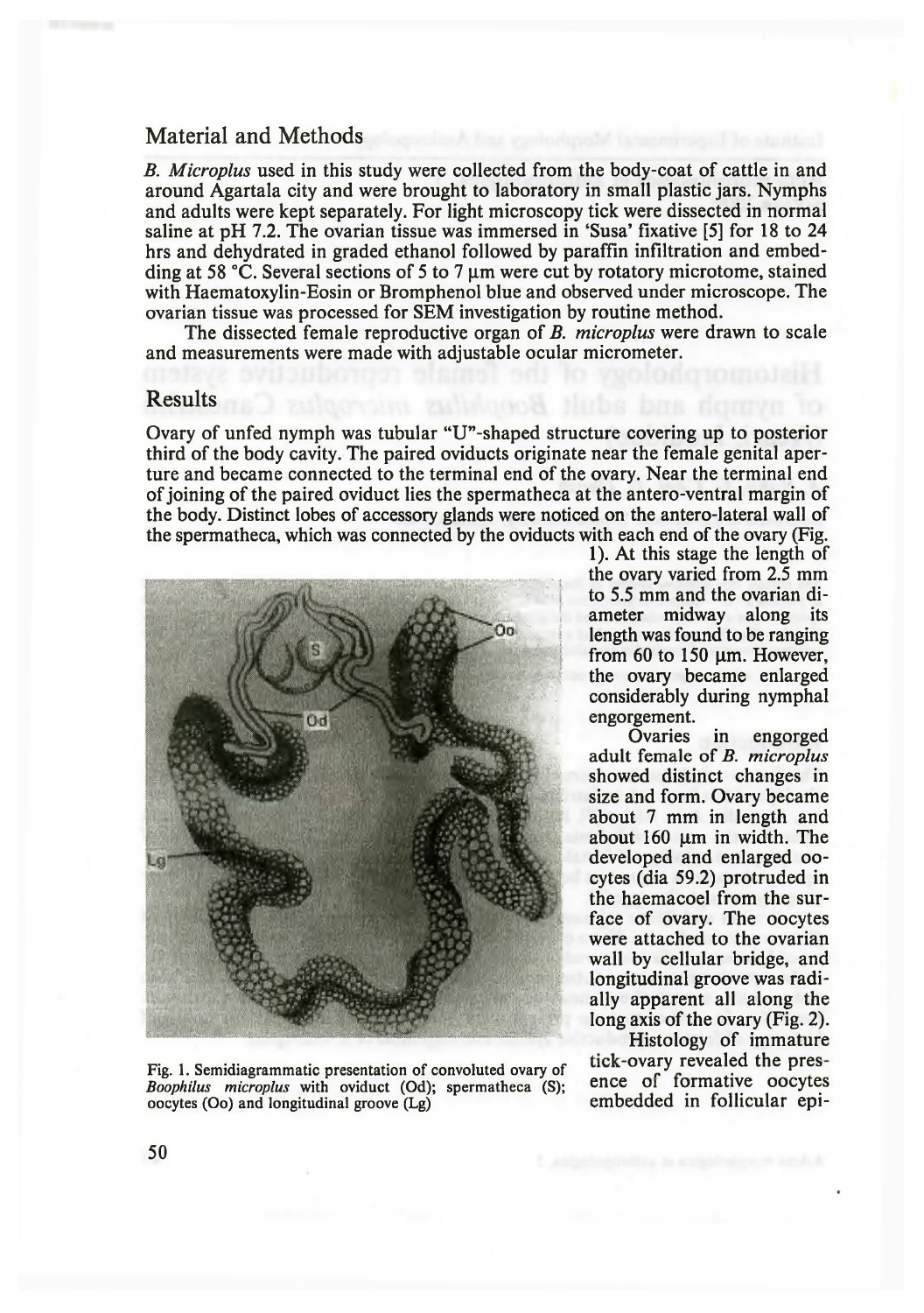



oocytes (Oo)

Fig. 2. Light micrograph of longitudinal Fig. 3. Light micrograph of cross-section of oocytes show-<br>section of the ovary of B. microplus with ing the pedicle and well defined nucleus with nucleolus ing the pedicle and well defined nucleus with nucleolus

thelium attached within the wall of the oviduct. Along with growth, the histological picture changed and in adult ovary the oocytes at various stages of growth were seen to be attached to the ovarian wall (Fig. 2). At this stage the diameter of the oocytes varied from 20 to 56  $\mu$ m. Those were attached by cellular pedicle to the ovarian wall. The height of cellular pedicle was  $16-28 \mu$ m. The oocyte nucleus with diameter 25  $\mu$ m contained 2-4 well-defined nucleoli (Fig. 3, 4). The staining property of the nucleolus showed that its core was faintly stained while its margin was deeply stained (Fig. 4). The ovarian interstitial cells also possessed prominent nucleus with diameter about 6 µm. Sometimes their nucleoli were seen to be attached to the nuclear membrane. In early developing follicle the follicle cells were flat type and connective tissue elements held the oocyte with the ovarian wall.

Initially the egg cells grew in size and the cytoplasm remained finely granular. But within few days the cytoplasm became granular and drops of yolks were seen within the egg (Fig. 3,4). These yolk droplets showed strong eosinophilia and also became intensely stained with bromphenol blue indicating their proteinacious nature.

Along with the growth of the tick, the developing egg cells bulged out and gave the appearance of grape-bunch (Fig. 5). The SEM picture of mature ovary showed the presence of the opercular side of egg towards the haemocoel side of the body cavity. At this stage the egg cells became more that  $100 \mu m$  in diameter.

The oviducts and the common oviduct were composed of deeply staining columnar epithelial cells (Fig. 6). The cells were arranged over a thick basement membrane and the elliptical nuclei were centrally placed. The diameter of nuclei was about  $4 \mu$ m. Near the vaginal end the stainability of the epithelium decreased. The lumen of the oviduct was seen to be filled with some secretion.

#### Discussion

On the basis of the results obtained in the present study it is apparent that structurally the female reproductive system of*Boophilus* possesses a simple organization but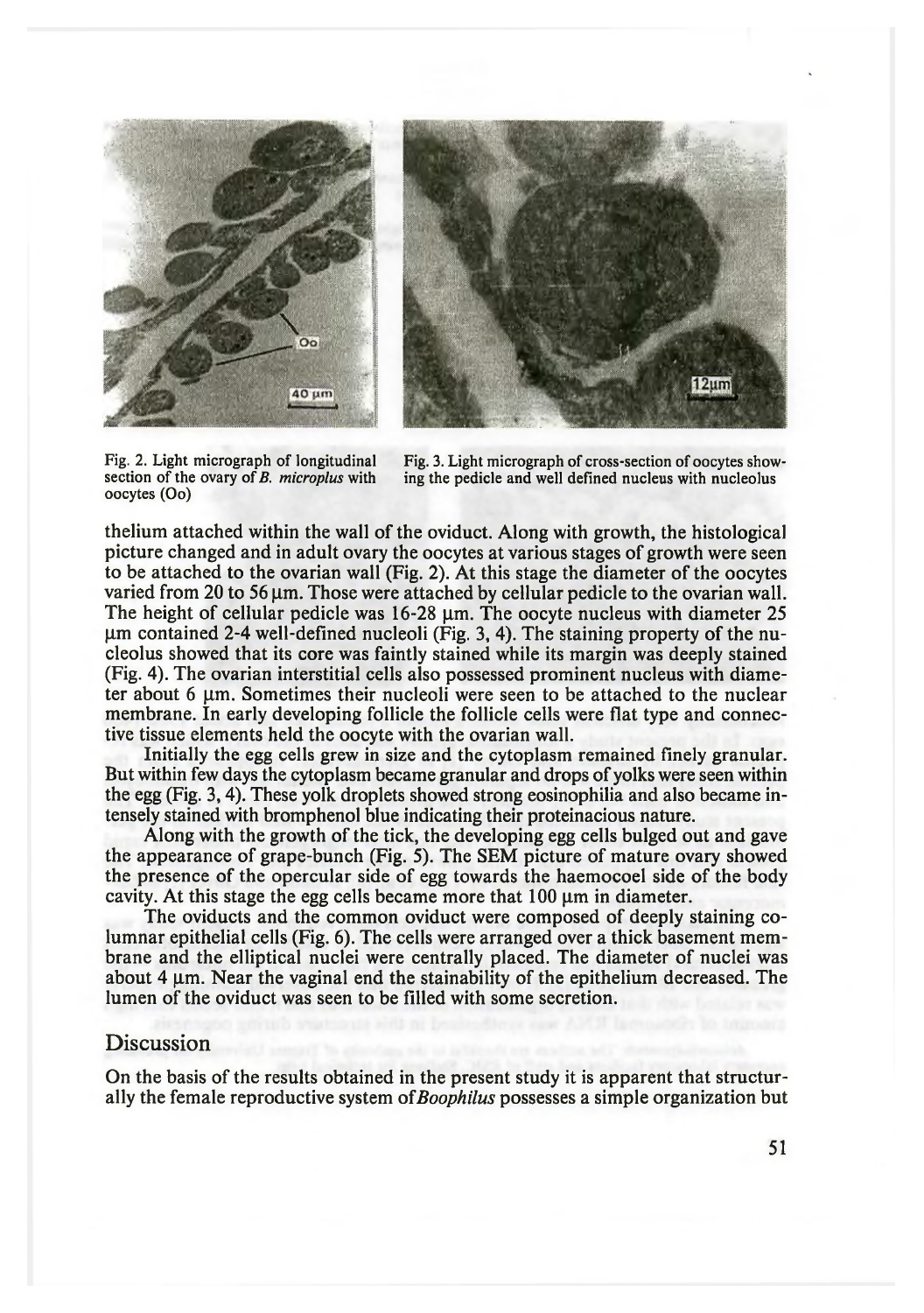

Fig. 4. Sectional view of oocyte showing the nucleus with distinct nucleoli (Nu) with two regions

Fig. 5. Scanning electron micrograph of ovary of *B. microplus*

Fig. 6. Light micrograph of cross-section of the oviduct showing deeply stained columnar epithelial cells



functionally very efficient since within a month a female tick laid about 1300-1400 eggs. In the present study a longitudinal groove was seen in the ovary, which was reported earlier by Brinton and Oliver [1] in Dermacentor. It appeared from the present study that there was no separate germarium and vitellarium with trophocytes and follicular cells but other features were almost similar with those of insects. The present study clearly indicated that the tissue of the ovarian wall worked as the germarium as seen in other ixodids [1]. The tick after engorgement underwent rapid growth and this happened due to the growth of the oocytes and vitellogenesis. The said feature had already been shown by Yano et al. [8], Brinton and Oliver [1] in *Dermacentor* and *Hyaloma.*

The staining property of the oocyte nucleoli observed in the present study was significant. Such features had already been reported in insects. In euckariotic cells ultrastructural studies had revealed the presence of two zones in the nucleolus — the granular and fibrilar zone [3]. It may be inferred that the observed staining property was related with that kind of organization of the nucleolus and it also seems that high amount of ribosomal RNA was synthesized in this structure during oogenesis.

*Acknowledgements:* The authors are thankful to the authority of Tripura University for providing necessary laboratory facilities and staff of RSIC, Shillong for technical help.